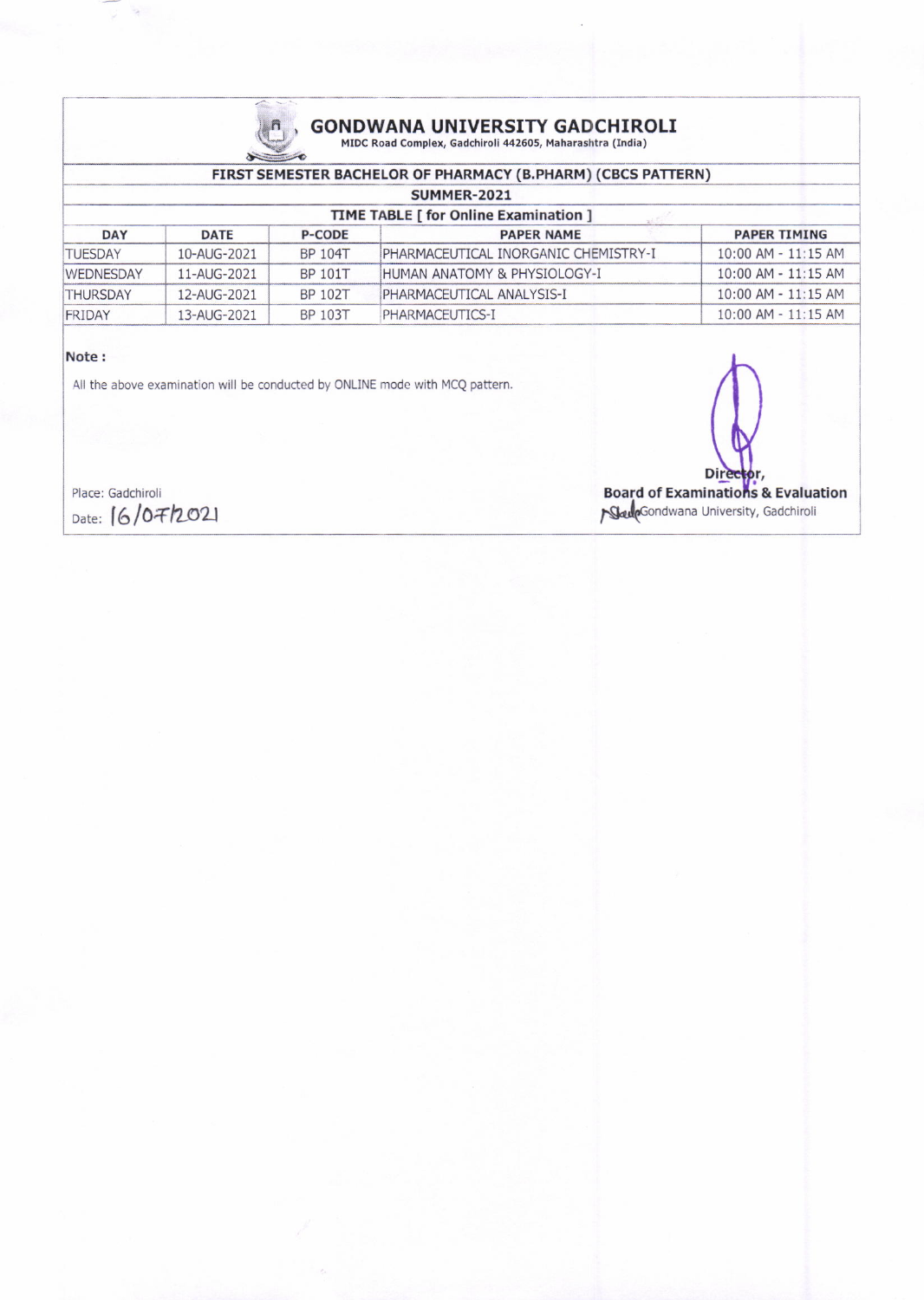

## **GONDWANA UNIVERSITY GADCHIROLI**<br>MIDC Road Complex, Gadchiroli 442605, Maharashtra (India)

| BACHELOR OF ENGINEERING SEMESTER-I (GROUP-A / GROUP-B) As Per Model Curriculum |             |               |                                          |                         |  |  |  |
|--------------------------------------------------------------------------------|-------------|---------------|------------------------------------------|-------------------------|--|--|--|
| <b>SUMMER-2021</b><br>TIME TABLE [ for Online Examination ]                    |             |               |                                          |                         |  |  |  |
|                                                                                |             |               |                                          |                         |  |  |  |
| <b>TUESDAY</b>                                                                 | 10-AUG-2021 | <b>BSC104</b> | <b>ENGINEERING MATHEMATICS-I</b>         | 10:00 AM - 11:15 AM     |  |  |  |
| <b>WEDNESDAY</b>                                                               | 11-AUG-2021 | <b>BSC102</b> | <b>PHYSICS</b>                           | $10:00$ AM - $11:15$ AM |  |  |  |
| <b>THURSDAY</b>                                                                | 12-AUG-2021 | <b>BSC102</b> | CHEMISTRY-I                              | $10:00$ AM - $11:15$ AM |  |  |  |
| FRIDAY                                                                         | 13-AUG-2021 | <b>ESC103</b> | BASIC ELECTRICAL ENGINEERING             | 10:00 AM - 11:15 AM     |  |  |  |
| <b>SATURDAY</b>                                                                | 14-AUG-2021 | <b>ESC102</b> | <b>ENGINEERING GRAPHICS &amp; DESIGN</b> | $10:00$ AM - $11:15$ AM |  |  |  |
| <b>TUESDAY</b>                                                                 | 17-AUG-2021 | <b>ESC103</b> | PROGRAMMING FOR PROBLEM SOLVING          | $10:00$ AM - $11:15$ AM |  |  |  |

#### Note:

All the above examination will be conducted by ONLINE mode with MCQ pattern.

Place: Gadchiroli Date: 16/07/2021

Director, Board of Examinations & Evaluation<br>
Sector Gondwana University, Gadchiroli